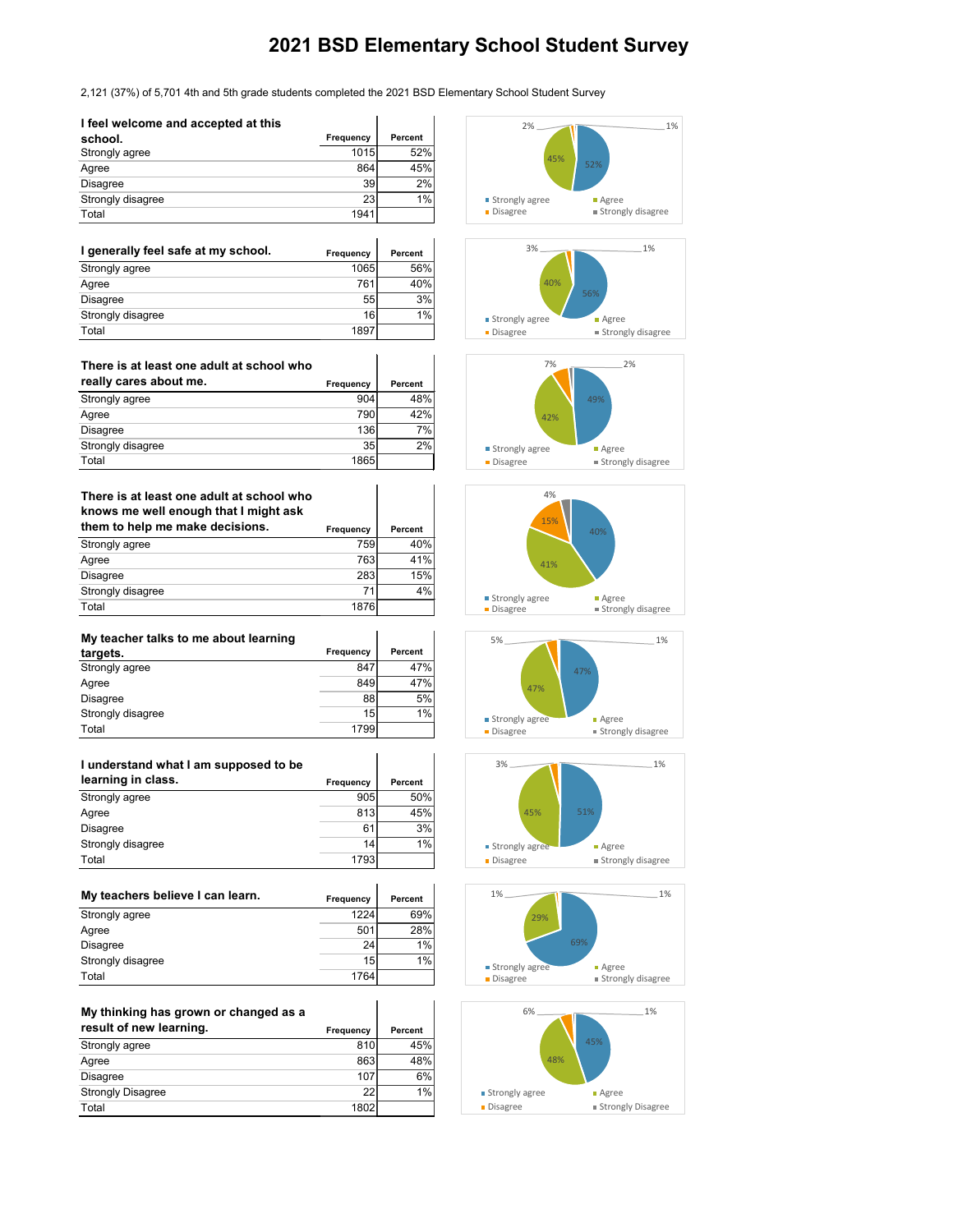## **2021 BSD Elementary School Student Survey**

| I receive personal feedback from my<br>teachers on how I can improve my |                  |                |
|-------------------------------------------------------------------------|------------------|----------------|
| school performance.                                                     | <b>Frequency</b> | <b>Percent</b> |
| Strongly agree                                                          | 746              | 42%            |
| Agree                                                                   | 831              | 47%            |
| <b>Disagree</b>                                                         | 182              | 10%            |
| Strongly disagree                                                       | 24               | 1%             |
| Total                                                                   | 1783             |                |

| I get help with my work when I need it. | Frequency | Percent |
|-----------------------------------------|-----------|---------|
| Strongly agree                          | 877       | 50%     |
| Agree                                   | 761       | 43%     |
| <b>Disagree</b>                         | 99        | 6%      |
| Strongly disagree                       | 22        | 1%      |
| Total                                   | 1759      |         |

| During math time                                          | Percent |
|-----------------------------------------------------------|---------|
| I enjoy what I am learning.                               | 82%     |
| I am finding my own strategies to solve math<br>problems. | 86%     |
| I know it's OK to make a mistake.                         | 95%     |

| In my ELA class                                     | Percent |
|-----------------------------------------------------|---------|
| I am able to access books I can read independently. | 97%     |
| I have a reading goal.                              | 77%     |

| Which subjects do you need more help |                  |
|--------------------------------------|------------------|
| with?                                | <b>Frequency</b> |
| Reading                              | 278              |
| Writing                              | 538              |
| Math                                 | 643              |
| Science                              | 334              |
| <b>Social Studies</b>                | 320              |
| None of these                        | 559              |

| How often do you participate in<br>classroom circles, community circles, or |                  |                |
|-----------------------------------------------------------------------------|------------------|----------------|
| morning meeting-circles?                                                    | <b>Frequency</b> | <b>Percent</b> |
| 4 or more times per week                                                    | 984              | 54%            |
| 1-3 times per week                                                          | 379              | 21%            |
| 2-3 times per month                                                         | 76               | 4%             |
| 1 time per month                                                            | 27               | $1\%$          |
| Less than 1 time per month                                                  | 21               | 1%             |
| <b>Never</b>                                                                | 100              | 6%             |
| I do not know what classroom circles are                                    | 228              | 13%            |
| Total                                                                       | 1815             |                |

| Classroom circles help me feel more       |           |                |
|-------------------------------------------|-----------|----------------|
| connected to my classroom community.      | Frequency | <b>Percent</b> |
| Always                                    | 536       | 36%            |
| Sometimes                                 | 766       | 51%            |
| Rarely                                    | 132       | 9%             |
| <b>Never</b>                              | 53        | 4%             |
| I do not participate in classroom circles | 13        | 1%             |
| Total                                     | 1500      |                |











Sometimes

Rarely

Never

I do not participate in classroom circles